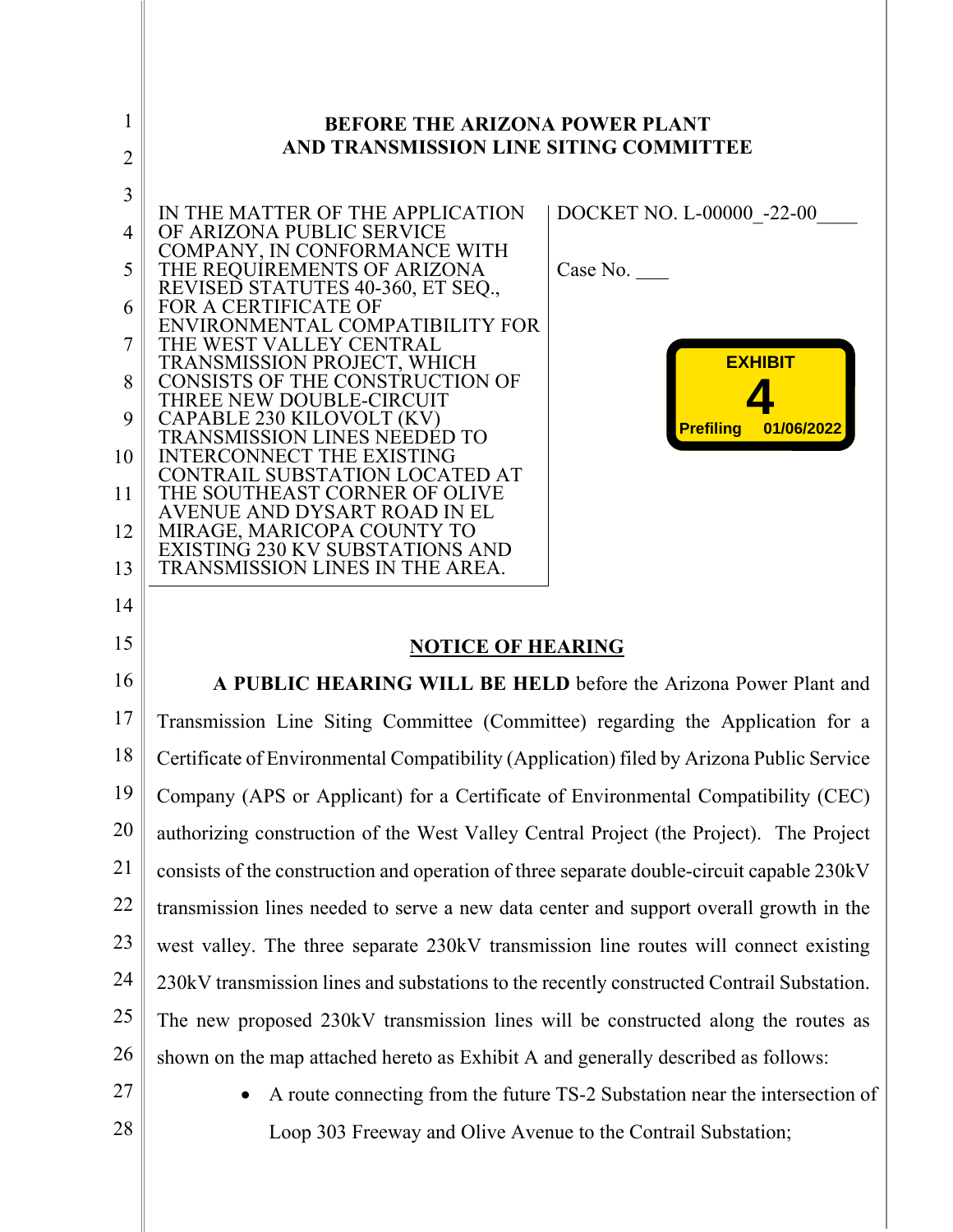- A route connecting from the existing El Sol-White Tanks 230kV transmission line near the intersection of Olive Avenue and North 111th Avenue to the Contrail Substation; and
- A route connecting from the existing El Sol-White Tanks 230kV transmission line near the intersection of Northern Avenue and North 111th Avenue to the Contrail Substation.

7 8 9 10 11 12 13 The hearing will be held at the Glendale Civic Center, 5750 West Glenn Drive, Glendale, AZ 85301. The hearing will begin on February 28, 2022, at 1:00 p.m. and will continue as necessary on March 1, 2022 through March 4, 2022 commencing at 9:00 a.m. each day as necessary through the completion of the hearing. If any revisions to the hearing schedule are required, they will be noticed on the Project website at https://apswestvalleycentral.com, and on the Arizona Corporation Commission (ACC or Commission) website at: https://www.azcc.gov/arizona-power-plant/meeting-schedule.

1

2

3

4

5

6

14 15 16 17 18 19 **PUBLIC COMMENT WILL BE TAKEN IN A SPECIAL EVENING SESSION ON FEBRUARY 28, 2022, AT 5:30 P.M., VIA TELEPHONE, ZOOM, OR IN PERSON AT GLENDALE CIVIC CENTER, 5750 W. GLENN DRIVE, GLENDALE, AZ 85301. PUBLIC COMMENT MAY ALSO BE TAKEN AT OTHER TIMES DURING THE HEARING AT THE DISCRETION OF THE COMMITTEE CHAIRMAN.**

20 21 22 23 24 25 **PLEASE BE ADVISED THAT ALL LOCAL AND STATE PUBLIC HEALTH AND SAFETY GUIDELINES REGARDING COVID-19 WILL BE FOLLOWED DURING THE HEARING AND PUBLIC COMMENT SESSION. FURTHER RESTRICTIONS ON PUBLIC ACCESS, ADDITIONAL SAFETY PROTOCOLS, AND REVISIONS TO THE HEARING SCHEDULE MAY OCCUR DUE TO PUBLIC HEALTH CONSIDERATIONS.**

26 27 28 **THE PUBLIC IS STRONGLY ENCOURAGED TO PARTICIPATE BY EITHER WATCHING THE HEARING ONLINE OR LISTENING TO THE HEARING VIA TELEPHONE, RATHER THAN ATTENDING IN PERSON.**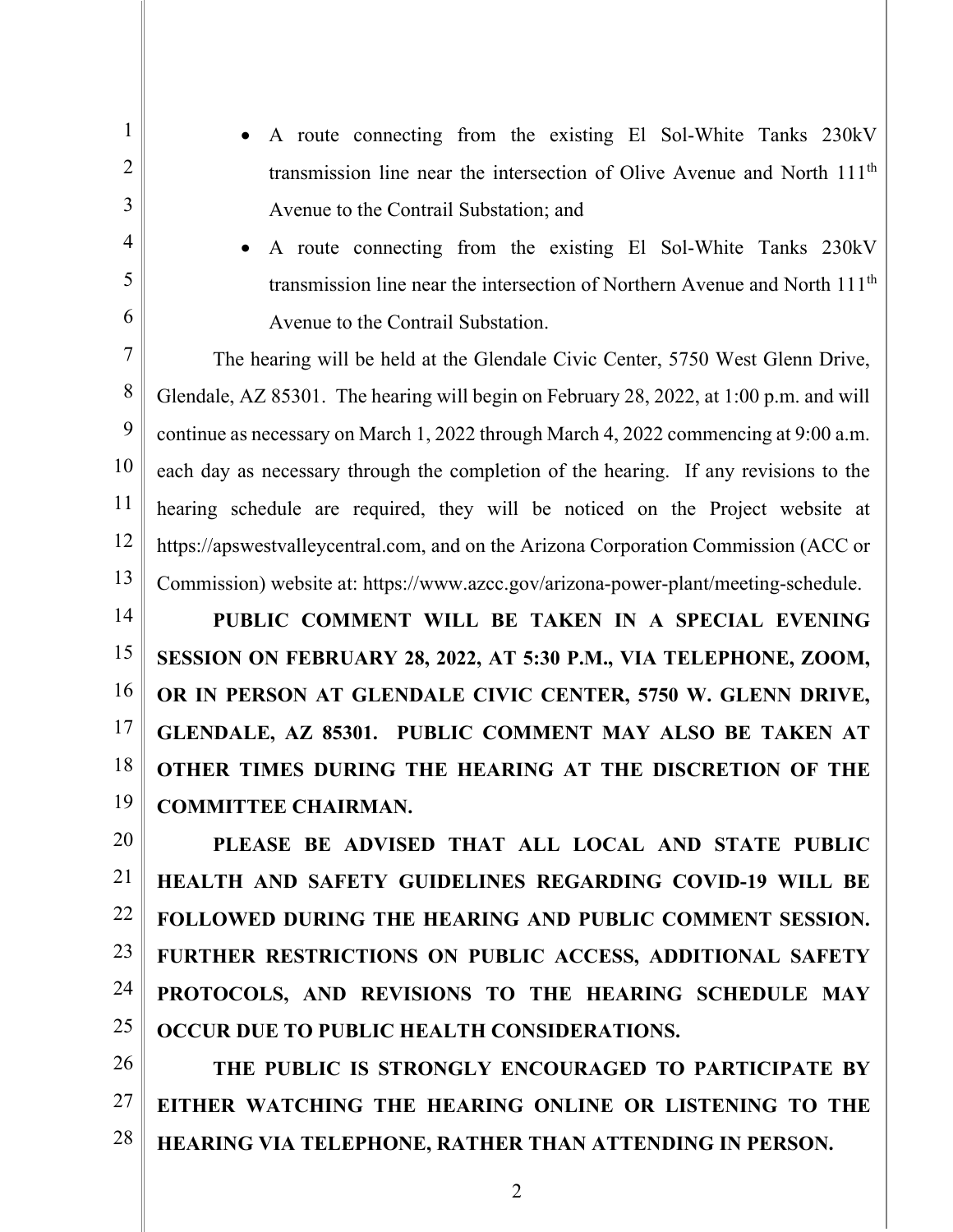2 3 4 5 6 At least 24 hours in advance of the hearing, information regarding online and telephone hearing access, as well as any additional details regarding COVID-19 safety protocols or other revisions to the hearing schedule will be noticed on the Project website at https://apswestvalleycentral.com. The Chairman may, at his discretion, recess the hearing to a time and place to be announced during the hearing, or to be determined after the recess. The date, time and place at which the hearing will be resumed will be posted

7 on the above-noted West Valley Central Project website and the ACC website.

## 8 9 10 **NOTE: NOTICE OF ANY SUCH RESUMED HEARING WILL BE GIVEN; HOWEVER, PUBLISHED NOTICE OF SUCH A RESUMED HEARING IS NOT REQUIRED.**

11 12 13 14 15 No tour of the Project area is planned by the Chairman at this time. If the Chairman or Committee later decide to conduct a tour, notice that includes a map and itinerary of any such tour will be available at the hearing and posted on the Project website at https://apswestvalleycentral.com and the ACC website at: https://www.azcc.gov/arizona-power-plant/meeting-schedule.

16 17 18 Copies of each Application containing detailed maps of the Project sites, detailed information about the proposed facilities, and prehearing and hearing transcripts will be available for inspection at the following locations:

19 20

1

- 21
- Arizona Corporation Commission Docket Control Center, Phoenix Office, 1200 West Washington Street, Suite 108, Phoenix, AZ 85007 • Glendale Public Library-Main Library, 5959 W. Brown Street, Glendale,
- 22

23

- City of Peoria-City Hall, 8401 W. Monroe Street, Peoria, AZ 85345
	- The Project Website: https://apswestvalleycentral.com.

AZ 85302

24 25 26 27 Each county, municipal government, and state agency interested in the Project that desires to be a party to the proceedings shall, not less than ten (10) days before February 28, 2022 file a Notice of Intent to Become a Party with the Director of Utilities, Arizona Corporation Commission, 1200 West Washington Street, Phoenix, AZ 85007.

28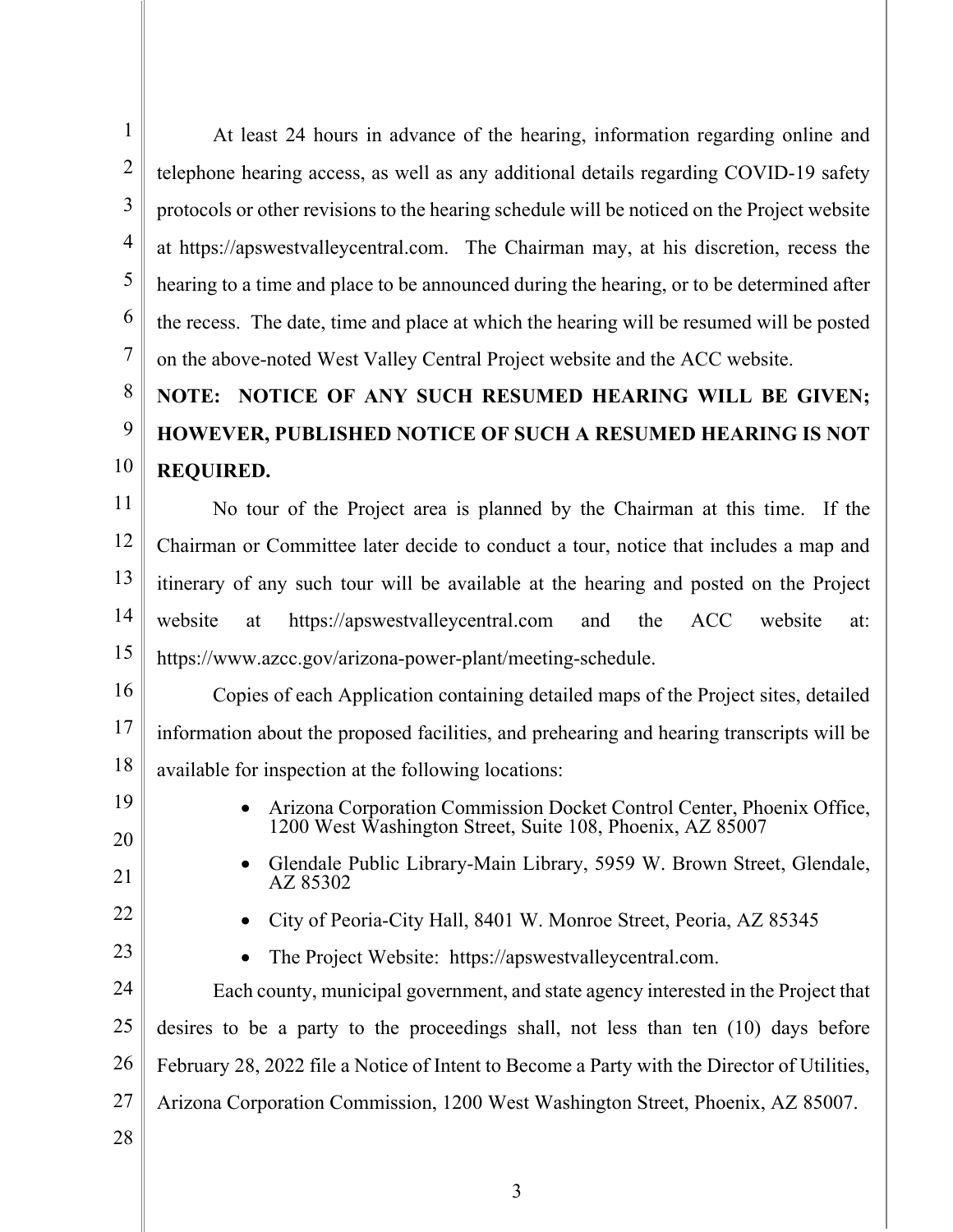1 2 3 4 5 6 7 8 Any domestic non-profit corporation or association formed in whole or in part to promote conservation or natural beauty; to protect the environment, personal health or other biological values; to preserve historical sites; to promote consumer interests; to represent commercial and industrial groups; or to promote the orderly development of the area in which the Project are located that desires to become a party to the proceedings shall, not less than ten (10) days before February 28, 2022 file a Notice of Intent to Become a Party with the Director of Utilities, Arizona Corporation Commission, 1200 West Washington Street, Phoenix, AZ 85007.

9 10 11 12 13 14 The Committee or the Chairman, at any time deemed appropriate, may make other persons parties to the proceedings. Any person may make a limited appearance at a hearing by filing a statement in writing with the Director of Utilities, Arizona Corporation Commission, 1200 West Washington Street, Phoenix, AZ 85007, not less than five (5) days before February 28, 2022. A person making a limited appearance will not be a party or have the right to present testimony or cross-examine witnesses.

15 16 17 18 19 20 21 This proceeding is governed by Arizona Revised Statutes (A.R.S.) §§ 40-360 to 40-360.13 and Arizona Administrative Code Rules R14-3-201 to R14-3-220. Substantive communication not in the public record may not be made to any member of the Committee. The written decision of the Committee will be submitted to the Commission pursuant to A.R.S. § 40-360.07. Any person intending to be a party to the proceeding on the matter before the Commission must be a party to the proceeding before the Committee.

22 23

24

25

26

27

28

ORDERED this day of January 2022.

 $\sqrt{s/2}$ 

Paul Katz, Chairman Arizona Power Plant and Transmission Line Siting Committee Assistant Attorney General

4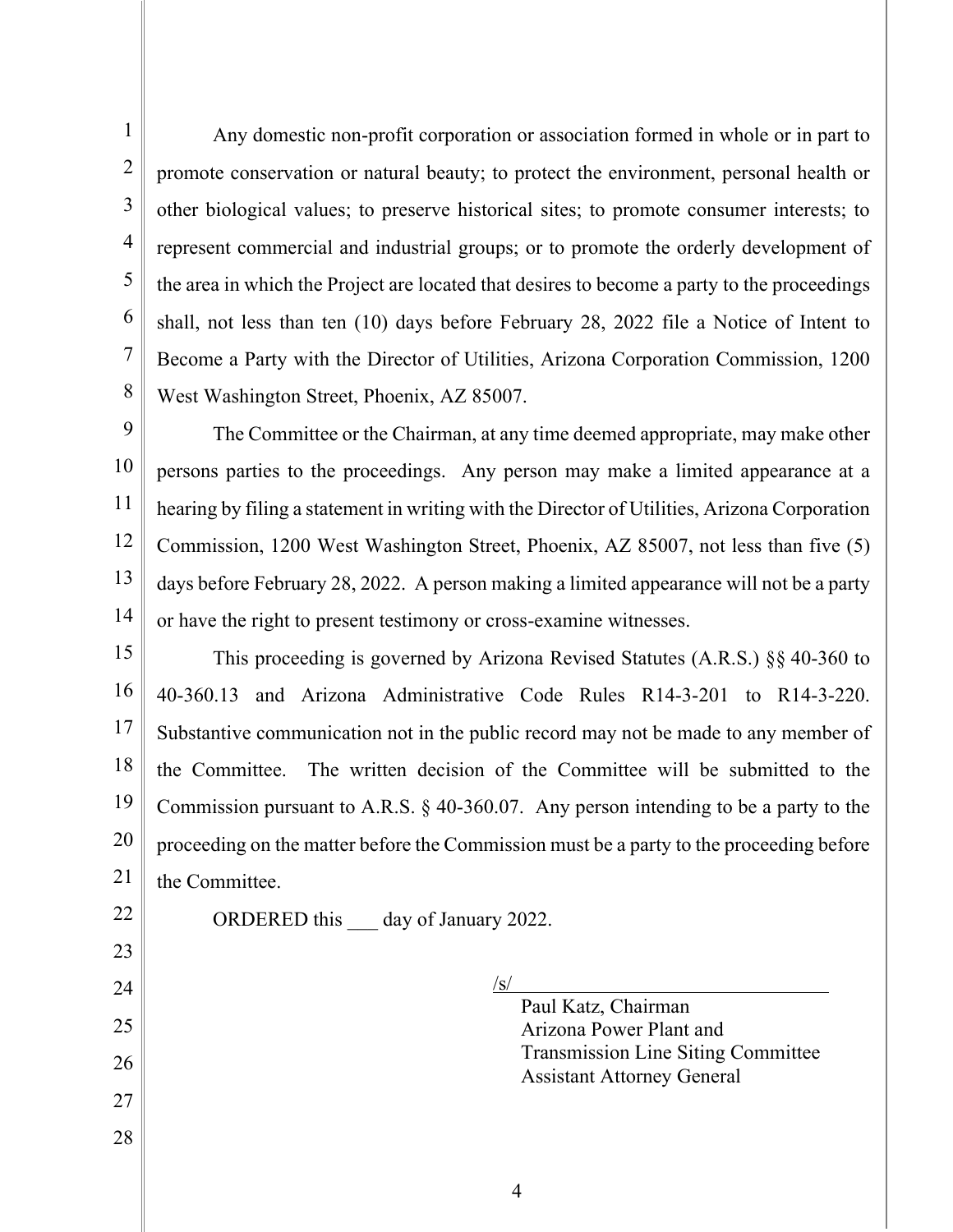